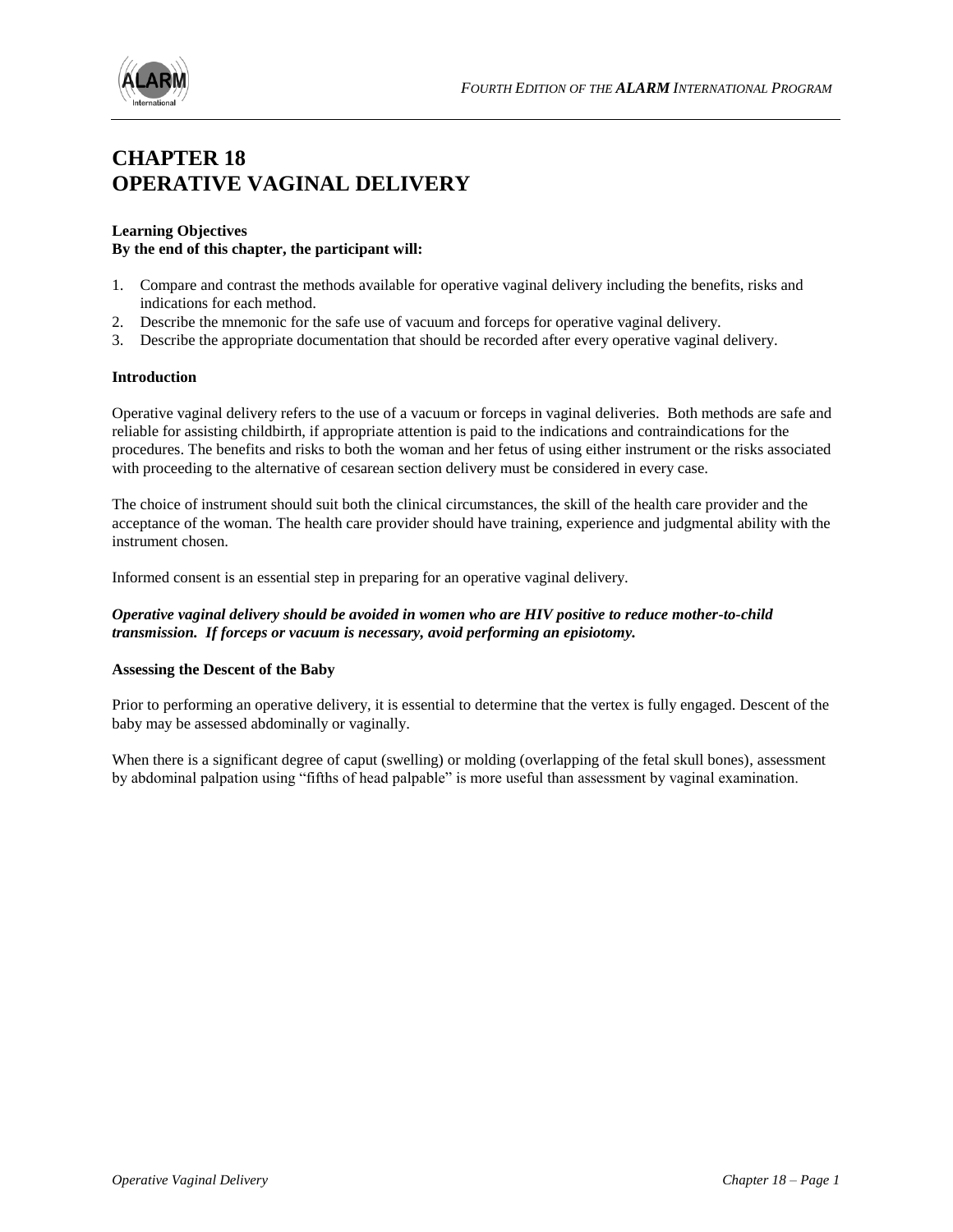



**Figure 1 - Abdominal palpation for descent of the fetal head**

Reproduced from: Managing complications in pregnancy and childbirth: a guide for doctors and midwives. Geneva: World Health Organization; 2000. Available[: http://www.who.int/reproductive-health/impac/mcpc.pdf.](http://www.who.int/reproductive-health/impac/mcpc.pdf)



**Figure 2 - Assessing descent of the fetal head by vaginal examination 0 station is at the level of the ischial spine**

Reproduced from: Managing complications in pregnancy and childbirth: a guide for doctors and midwives. Geneva: World Health Organization; 2000. Available[: http://www.who.int/reproductive-health/impac/mcpc.pdf.](http://www.who.int/reproductive-health/impac/mcpc.pdf)

## **Vacuum Assisted Delivery**

The vacuum should not be regarded as an easier alternative to forceps. Use of vacuum equipment requires different but not less skill.

The vacuum is designed to produce traction upon the fetal scalp in order to assist maternal expulsive efforts. It cannot be used to apply rotational forces. **Trying to complete a rotation can cause a skull fracture or a hemorrhage resulting in serious harm to the baby**. The vacuum will not succeed in the absence of maternal expulsive effort. The vacuum may be used judiciously to correct attitude (deflexion), if it is properly applied and appropriate traction used.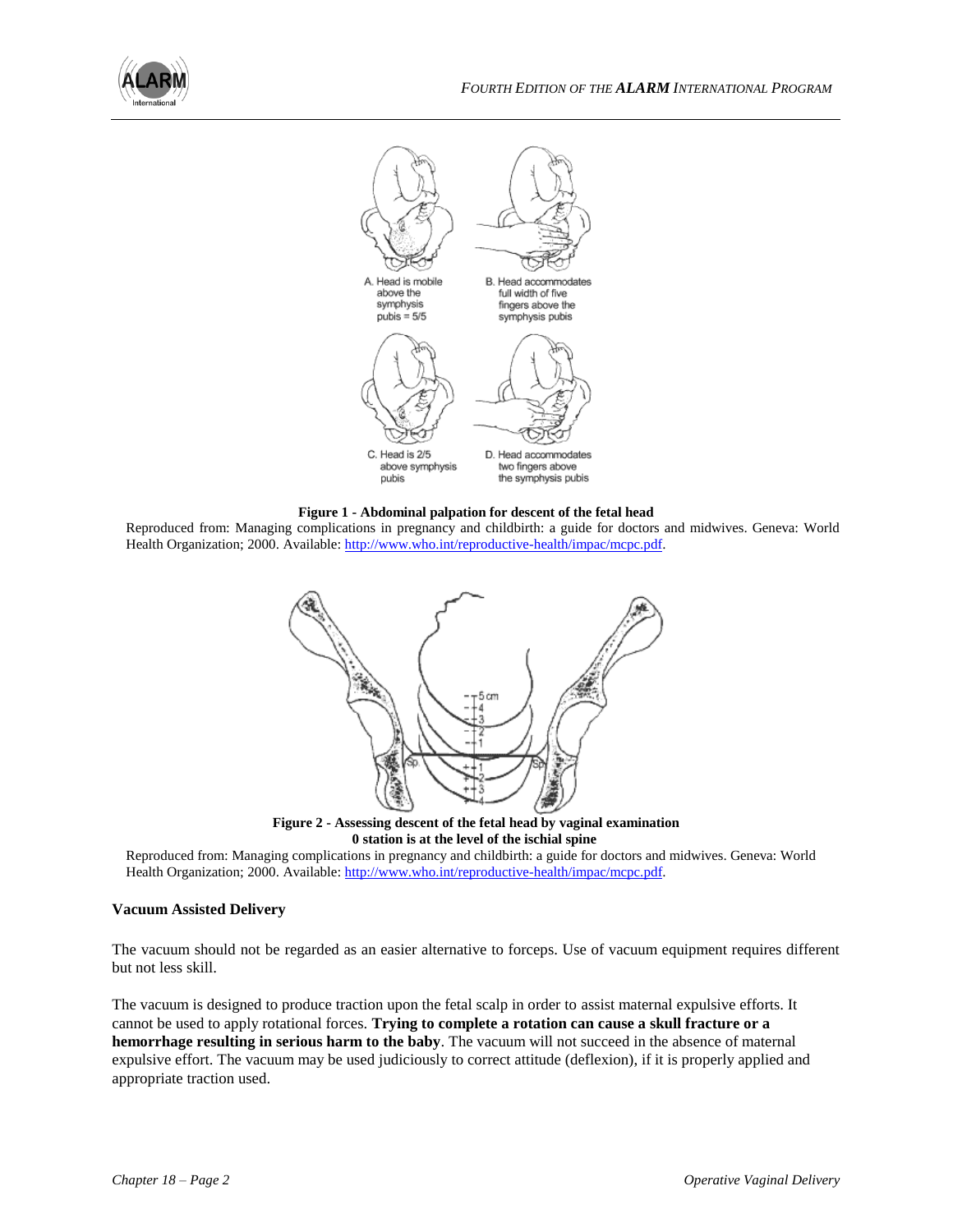

## **Indications**

## *Fetal*

 $\bullet$ Evidence of fetal compromise that requires immediate delivery

## *Maternal*

- Failure to deliver spontaneously following the appropriate management of the second stage of labour
- Conditions which require a shortened second stage or in which pushing is contraindicated (e.g. some maternal medical conditions)
- Maternal exhaustion

#### **Contraindications**

Contraindications can be divided into absolute and relative contraindications. As with any relative contraindication to a procedure, the applicability of the criteria will depend on the clinical circumstances and the skill of the health care provider.

#### *Contraindications – Absolute*

- Non-vertex presentation  $\bullet$
- Face or brow presentation
- Unengaged vertex  $\bullet$
- Incompletely dilated cervix  $\bullet$
- Clinical evidence of cephalopelvic disproportion (CPD)

#### *Contraindications – Relative*

- Preterm less than 35 weeks or estimated fetal weight < 2500 grams  $\bullet$
- Mid-pelvic station  $\bullet$
- Unfavourable attitude of the fetal head

Previous fetal scalp sampling is not a contraindication to vacuum delivery.

#### **Prerequisites**

- $\bullet$ Informed consent
- Vertex presentation
- Engaged vertex  $\bullet$
- Term fetus
- $\bullet$  Estimated fetal weight  $> 2500$  grams
- Fully dilated cervix  $\bullet$
- Ruptured membranes
- Adequate maternal pelvis by clinical assessment  $\bullet$
- $\bullet$ Empty maternal bladder
- Appropriate analgesia, if available
- Adequate facilities and backup available
- Health care provider knowledgeable about the instrument, its use and the complications that may arise from its  $\bullet$ use
- Ongoing fetal and maternal assessment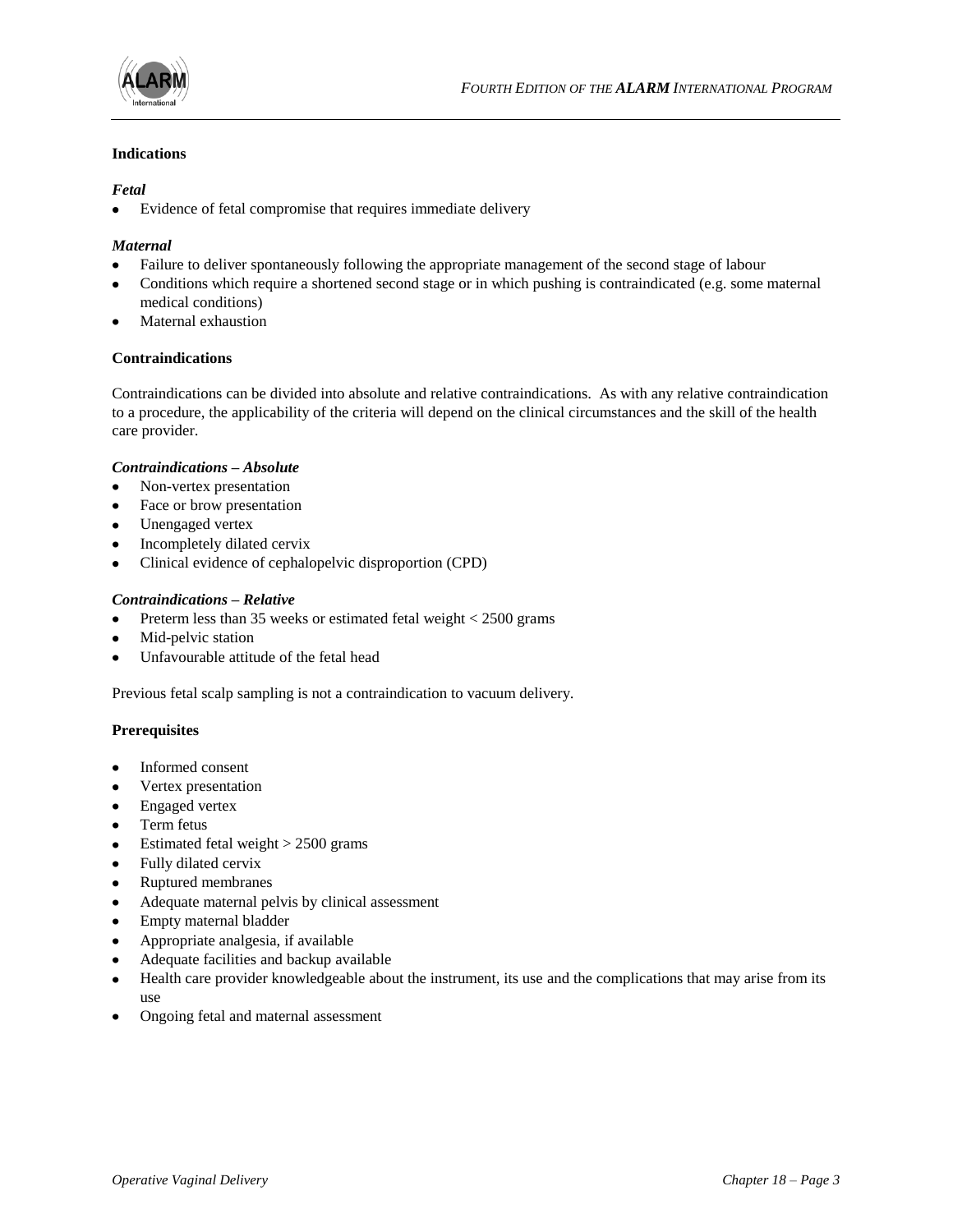

## **Technique**

A useful mnemonic, which was initially developed for forceps deliveries, has been adapted for vacuum extraction.<sup>1</sup> This mnemonic is the first 10 letters of the English alphabet. A copy is included at the end of this chapter (in Appendix 1) for use in the operative vaginal birth workshop and may be copied for use on the labour and delivery ward.

The vacuum should be applied with rigorous adherence to the mnemonic provided. It is important that the indication is clear and well understood by the parents. Consent of the woman must be obtained and properly documented.

- Provide emotional support and encouragement.
- Analgesia is not essential but may be desirable, if available.
- The bladder should be empty. If the woman is not able to void, consider catheterization.  $\bullet$
- Final confirmation of full dilatation and fetal position should be made.
- The proper function of the vacuum equipment should be determined before the cup is applied.
- The cup is applied by compressing it in an anteroposterior diameter and then introducing it into the posterior fourchette while protecting the maternal tissues and making space with the opposite hand.



#### **Figure 3 - Applying a vacuum cup**

Adapted from: Managing complications in pregnancy and childbirth: a guide for doctors and midwives. Geneva: World Health Organization; 2000. Available: [http://www.who.int/reproductive-health/impac/mcpc.pdf.](http://www.who.int/reproductive-health/impac/mcpc.pdf)

- It is important to apply the vacuum cup to the flexion point for the best result. Once in the vagina, the cup is moved approximately 3 cm from the anterior fontanelle toward the posterior fontanelle over the sagittal suture.
- When the vacuum extractor cup is centered over the flexion point, flexion and asynclitism are promoted. Placing the cup off to the side of the sagittal suture or closer to the anterior fontanelle promotes asynclitism, deflexion and cup disengagement. (See Figure 4.)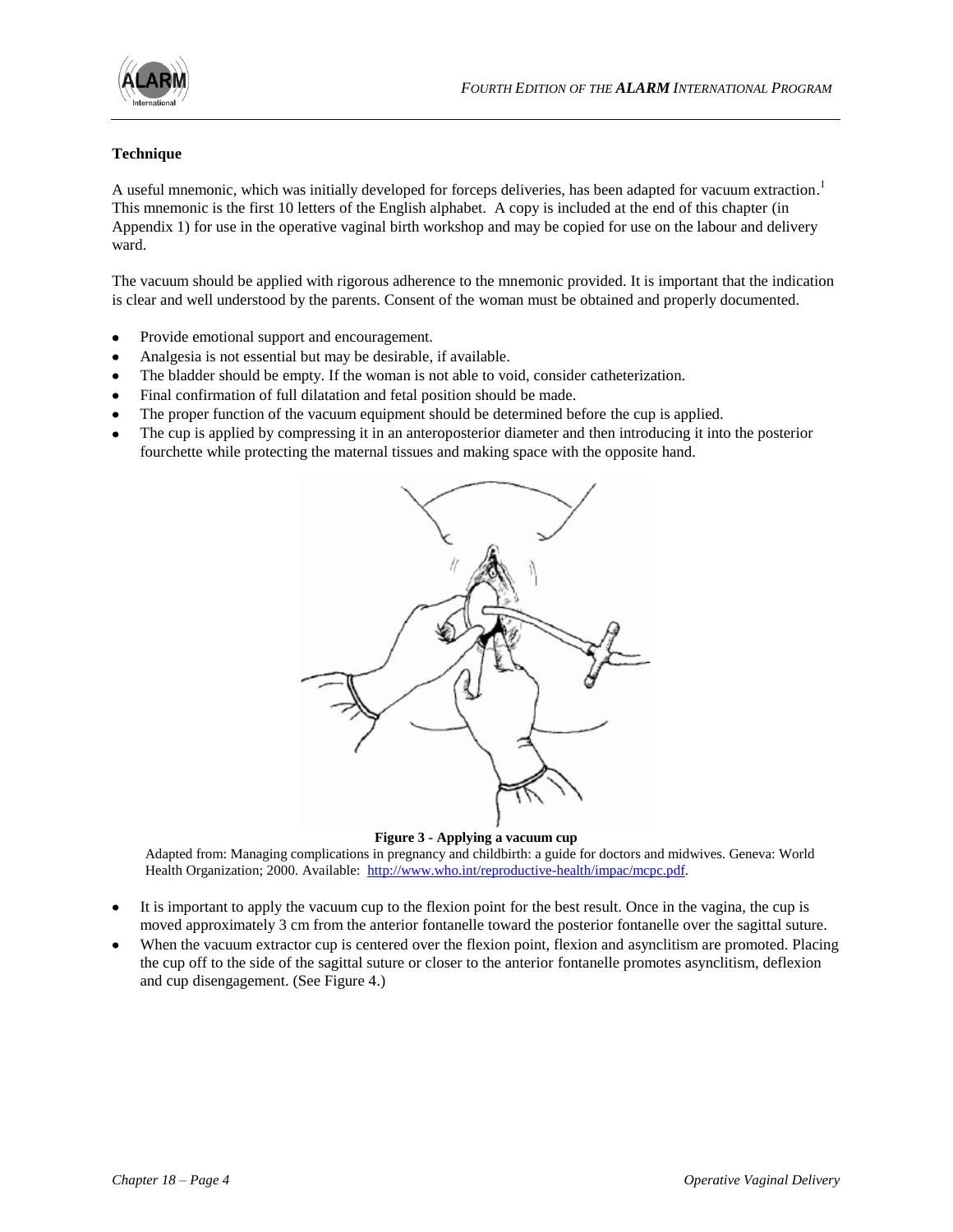

If using a 6 cm cup, to be over the flexion point, the leading edge should be 3 cm from the anterior fontanelle



**Figure 4 - Identifying the flexion point**

Take care to ensure that no maternal tissue is between the fetal head and the vacuum cup. This should be reconfirmed before each pull on the vacuum and following any re-application or suggestion of loss of contact during traction.



**Figure 5 - Confirming placement of the vacuum cup**

Adapted from: Managing complications in pregnancy and childbirth: a guide for doctors and midwives. Geneva: World Health Organization; 2000. Available: [http://www.who.int/reproductive-health/impac/mcpc.pdf.](http://www.who.int/reproductive-health/impac/mcpc.pdf)

- Traction is usually applied at settings between 500 and 600 mm Hg (0.6–0.8 kg/cm<sup>2</sup>). The vacuum pressure may  $\bullet$ or may not be released between contractions, to resting pressure settings of between 100 and 200 mm Hg (0.1–  $0.3 \text{ kg/cm}^2$ ), depending on the type of vacuum used.
- No rotational force is applied; the fetal head may rotate on its own with descent.
- Traction should always be in the direction of the pelvic curve—initially downward and finally upward. A common error is to attempt to extend the head prematurely, thereby increasing the diameter that must pass over the perineum and increasing the likelihood of perineal trauma.
- Apply traction with contractions and with maternal expulsive efforts.

After every vacuum delivery, the newborn should be observed to ensure that the expected swelling on the head does not enlarge significantly and that there is no evidence of developing hypovolemia, which might occur with a subgaleal hemorrhage.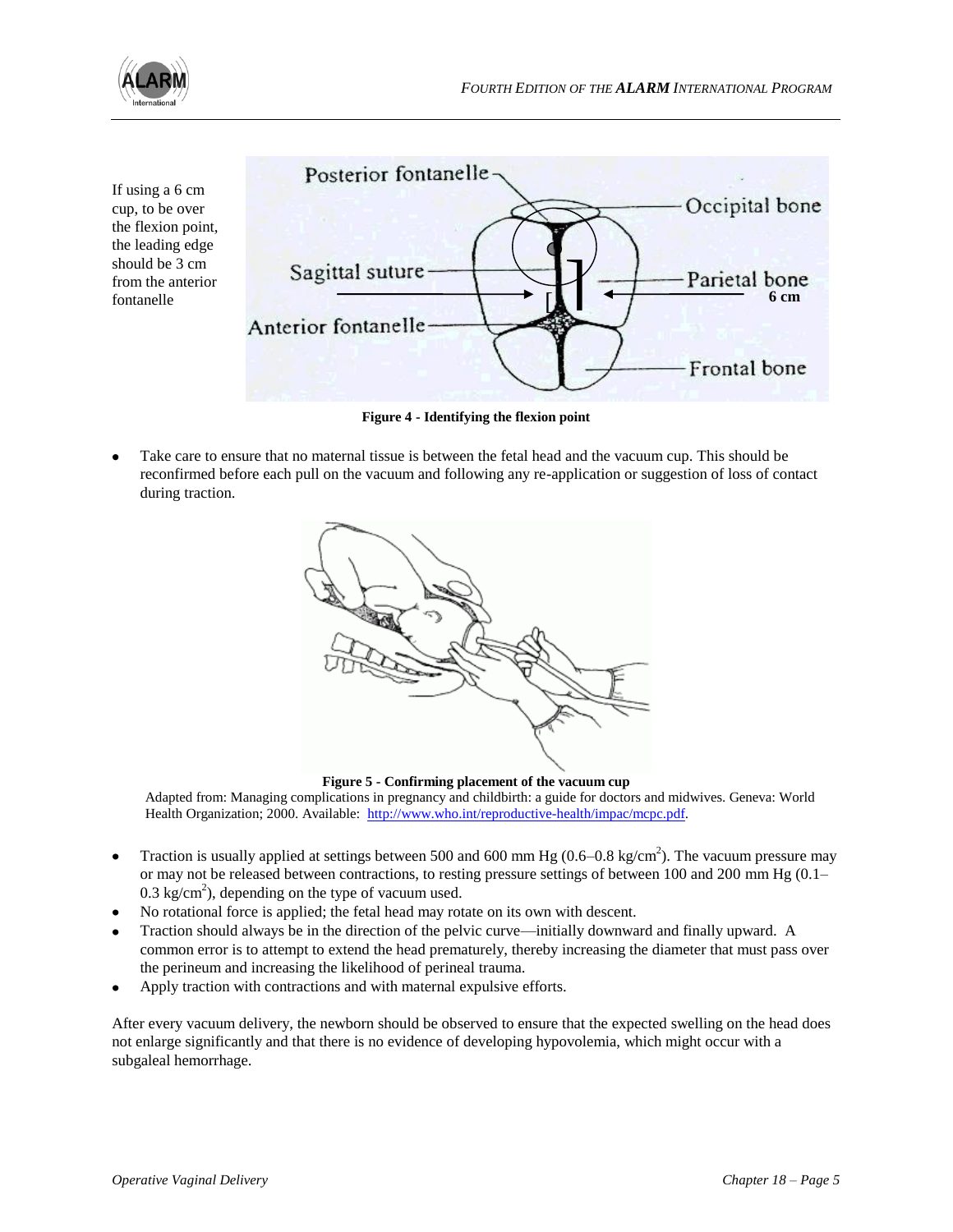

## **Vacuum failure**

Before undertaking any attempt at operative vaginal delivery, consider the risk of failure for vaginal delivery and the potential for other complications, such as shoulder dystocia and postpartum hemorrhage. Ensure adequate assistance is present if such complications should occur. Consider the fetal status before making your attempt to deliver the baby and the time necessary to initiate a cesarean section if the procedure fails. Under circumstances in which fetal well-being is suspect and/or the potential for success of an operative vaginal delivery is in doubt, proceed directly to cesarean section, if available. If times permits, consider transfer to the next level of care. Whenever operative delivery is considered, a health care provider skilled in newborn resuscitation should be present at the birth. This person's sole responsibility must be the care of the newborn.

The vacuum procedure has failed when descent or delivery has not been accomplished. The procedure should be abandoned at this point, and an alternate method of delivery should be selected.

#### *When to halt—beware*

- 3 pulls over 3 contractions, no progress  $\rightarrow$  abandon procedure
- 3 pop-offs: after 1, reassess carefully before reapplying
- After 20 minutes of application with no progress  $\rightarrow$  reassess

**The above recommendations should be considered the maximal limits.** The incidence of scalp trauma is increased when the cup application is greater than 10 minutes compared to less than 10 minutes. **It is imperative that some descent is observed with each pull.** If these limits are approached, progress does not occur or there is evidence of scalp trauma, the procedure should be abandoned.

#### **Potential complications**

Complications usually result from not observing the conditions of application or from continuing efforts beyond the guidelines described above.

#### *Fetal complications*

- Localized scalp oedema (artificial caput or chignon) under the vacuum cup is harmless and usually disappears within a few hours.
- Cephalohematoma requires observation. It will usually resolve in 3–4 weeks.
- Scalp abrasions (common and harmless) and lacerations may occur. Clean and examine lacerations to determine if sutures are necessary. Necrosis is extremely rare.
- Intracranial bleeding is extremely rare. It requires immediate intensive neonatal care.

#### *Maternal complications*

Tears of the genital tract may occur. Examine the woman carefully and [repair any tears to the cervix](http://www.who.int/reproductive-health/impac/Procedures/Repair_cervical_P81.html) or [vagina,](http://www.who.int/reproductive-health/impac/Procedures/Repair_vaginal_P83_P90.html) or repair the [episiotomy.](http://www.who.int/reproductive-health/impac/Procedures/Episiotomy_P71_P75.html#P73 repair episiotomy)

#### **Forceps-Assisted Delivery**

Debate about the indications for and the safety of forceps operations have continued for over 200 years. Controversies have not been about simple outlet or low forceps procedures. They have focused on mid-forceps deliveries, especially mid-forceps rotations of a transverse or posterior head to an anterior position. The use of obstetrical forceps has decreased significantly during the past decade. Forceps deliveries have been replaced by the increased use of cesarean section.

Delivery trends for most countries indicate that rates of cesarean section have increased as operative vaginal delivery rates have fallen. This trend has NOT been shown to benefit either the woman or her baby.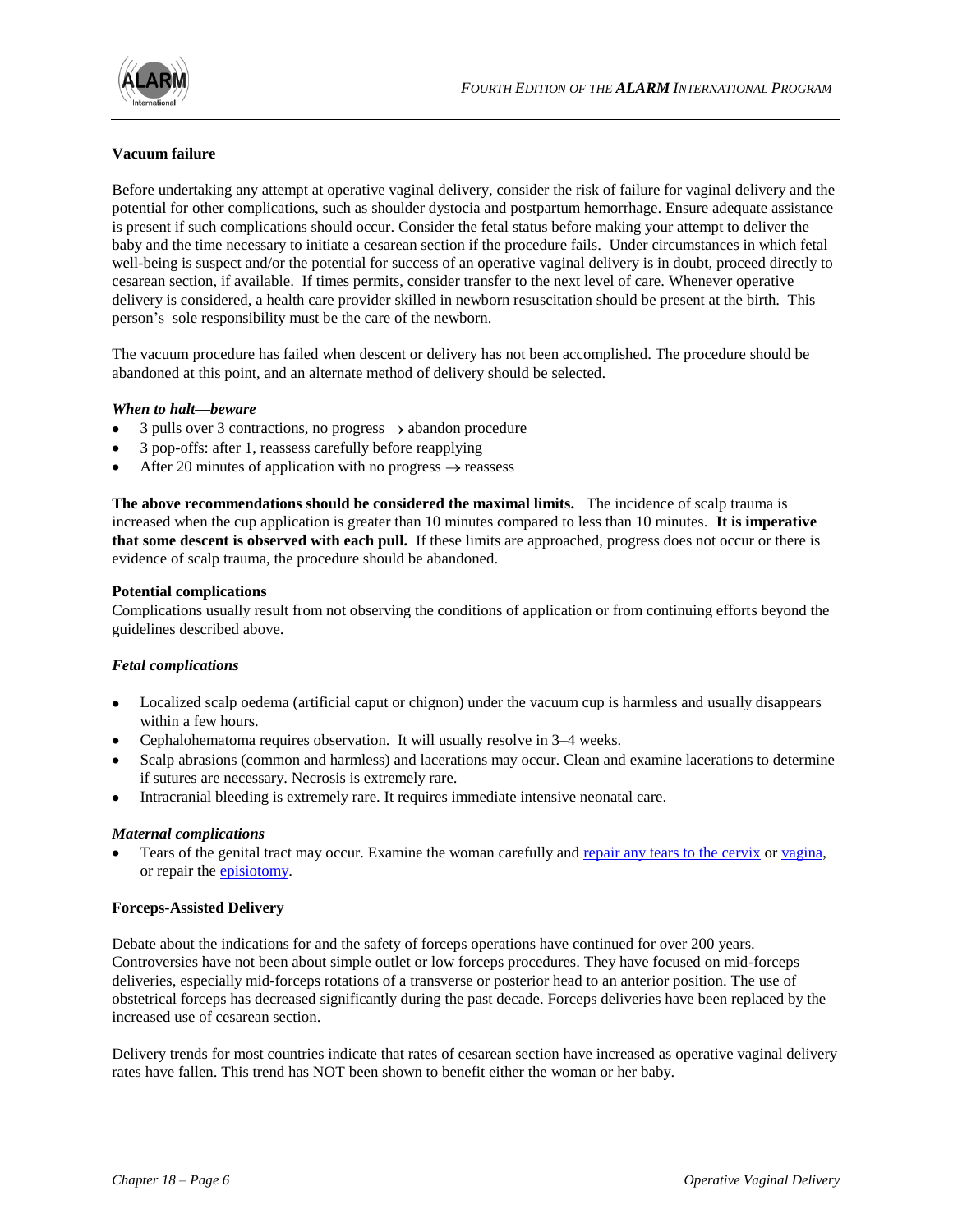

## **Function of forceps**

Obstetrical forceps applied to the fetal head perform the following functions:

- $\bullet$ Traction
- Rotation
- Flexion
- Extension

When one or more of these functions is attempted, there is simultaneous fetal head compression. Head compression is the undesirable factor associated with the use of forceps. Proper technique, including accurate application and correct traction, can minimize compressive forces.

#### **Indications**

The indications for forceps use are similar to those for the use of vacuum, but they also include situations where the sub-optimal attitude of the fetal head may be corrected if the appropriate prerequisites are met.

#### **Contraindications**

#### *Absolute*

- Non-vertex presentation  $\bullet$
- $\bullet$ Face or brow presentation
- $\bullet$ Unengaged vertex
- Incompletely dilated cervix  $\bullet$
- Clinical evidence of CPD
- Any contraindication to vaginal delivery  $\bullet$

#### *Relative*

- Preterm less than 35 weeks or estimated fetal weight <2500 grams
- Mid-pelvic station

## **Prerequisites**

The prerequisites for forceps delivery are similar to those for vacuum delivery:

- Informed consent  $\bullet$
- Engaged head
- Fully dilated and retracted cervix
- $\bullet$ Ruptured membranes
- Exact position of the head determined  $\bullet$
- Adequate pelvis  $\bullet$
- Empty bladder
- Appropriate anesthesia in effect, if available
- Adequate facilities and backup available
- Health care provider knowledgeable about the instruments, their use and the complications that can arise from  $\bullet$ their use
- $\bullet$ Ongoing fetal and maternal assessment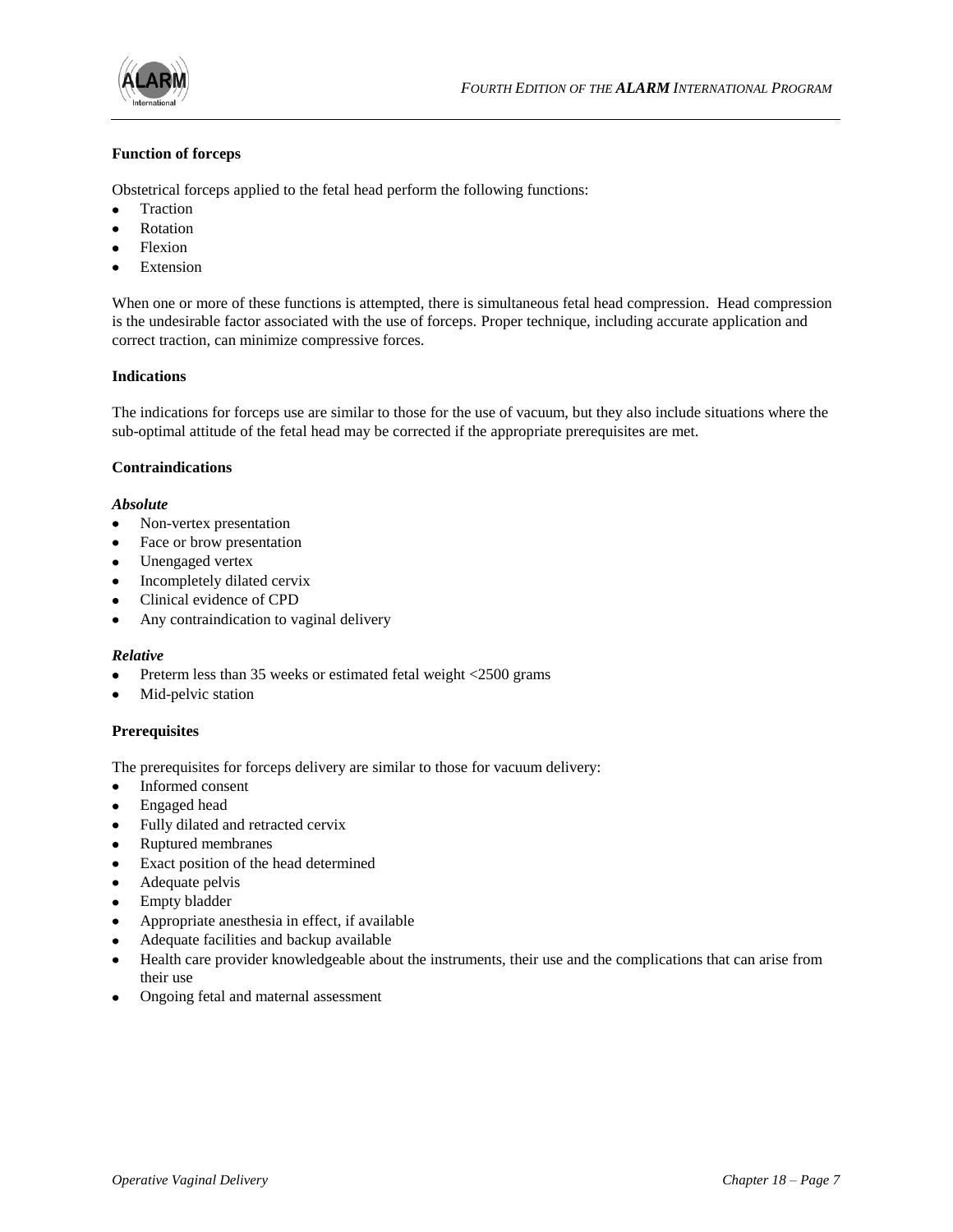

## **Technique**

Safe and effective use of forceps depends on good technique. A mnemonic has been developed that may help to achieve this goal; it is included at the end of this chapter (in Appendix 2). It may be copied for use in labour and delivery wards.

- Assemble the forceps before application. Ensure that the parts fit together and lock well.
- Lubricate the blades of the forceps.
- Wearing sterile gloves, insert two fingers of the right hand into the vagina on the side of the fetal head. Slide the left blade gently between the head and fingers to rest on the side of the head.



**Figure 6 - Applying the left blade of the forceps** Adapted from: Managing complications in pregnancy and childbirth: a guide for doctors and midwives. Geneva: World Health Organization; 2000. Available[: http://www.who.int/reproductive-health/impac/mcpc.pdf](http://www.who.int/reproductive-health/impac/mcpc.pdf)

Repeat the same manoeuvre on the other side, using the left hand and the right blade of the forceps.



**Figure 7 - Applying the right blade of the forceps**

Adapted from: Managing complications in pregnancy and childbirth: a guide for doctors and midwives. Geneva: World Health Organization; 2000. Available: <http://www.who.int/reproductive-health/impac/mcpc.pdf>

- Depress the handles and lock the forceps.
- Difficulty in locking usually indicates that the application is incorrect. In this case, remove the blades and recheck the position of the head. Reapply only if rotation is confirmed.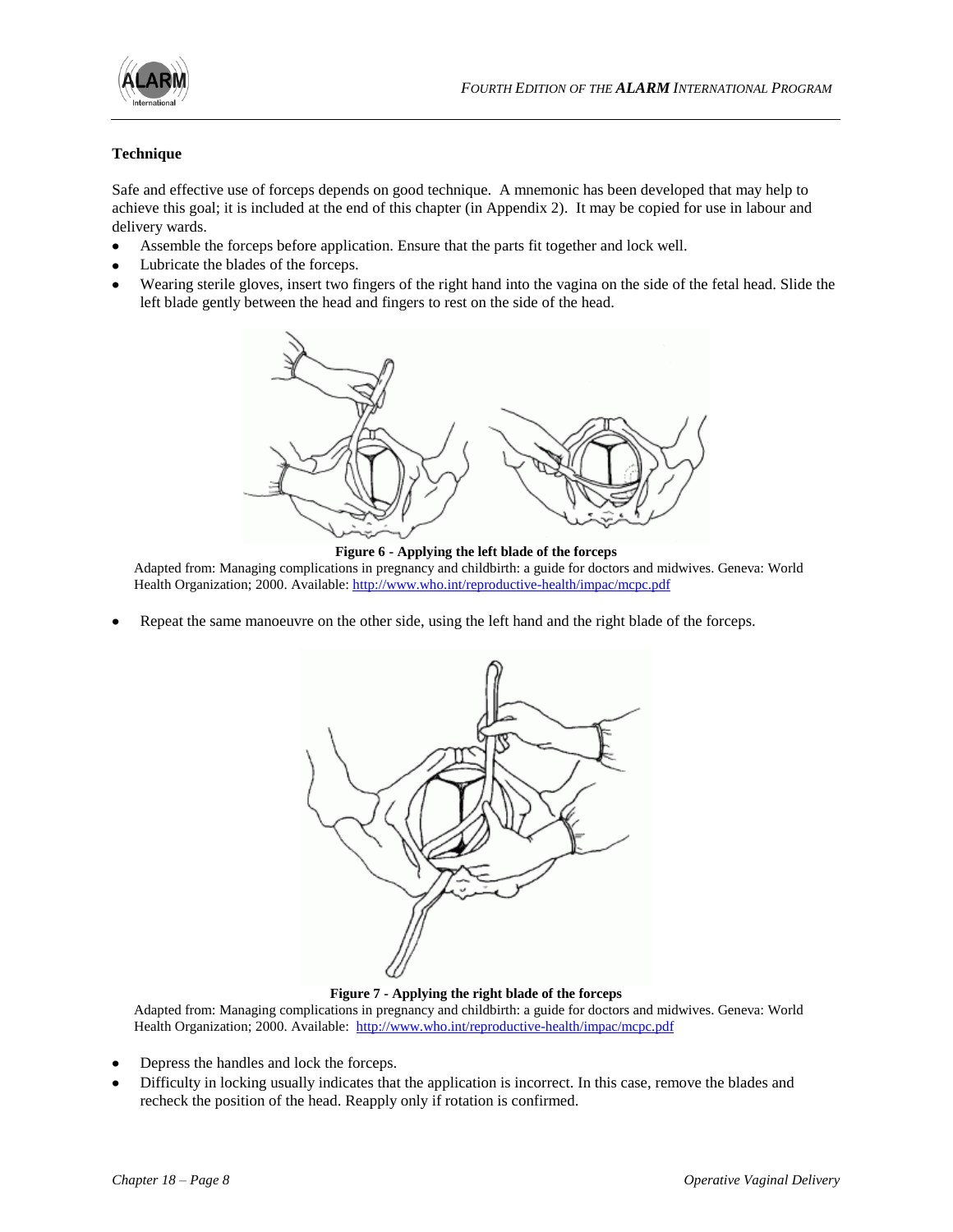

- After locking, apply steady traction inferiorly and posteriorly with each contraction.
- Between contractions check:
- fetal heart rate, and
	- application of forceps.
- Lift the head slowly out of the vagina between contractions.

## **Forceps failure**

- Forceps failed if:
	- Fetal head does not advance with each pull.
	- Fetus is undelivered after three pulls with no descent or after 30 minutes (WHO, 2003).
- Every application should be considered a trial of forceps. Do not persist if there is no descent with every pull.
- If **forceps delivery fails**, perform a [cesarean section.](http://www.who.int/reproductive-health/impac/Procedures/Caesarean_section_P43_P52.html)

## **Complications**

## *Fetal complications*

- Injury to facial nerves requires observation. This injury is usually self-limiting.  $\bullet$
- Lacerations of the face and scalp may occur. Clean and examine lacerations to determine if sutures are necessary.
- Fractures of the face and skull require observation.

## *Maternal complications*

- Tears of the genital tract may occur. Examine the woman carefully and [repair any tears to the cervix](http://www.who.int/reproductive-health/impac/Procedures/Repair_cervical_P81.html) or [vagina,](http://www.who.int/reproductive-health/impac/Procedures/Repair_vaginal_P83_P90.html) or repair the [episiotomy.](http://www.who.int/reproductive-health/impac/Procedures/Episiotomy_P71_P75.html)
- [Uterine rupture may occur and requires immediate treatment.](http://www.who.int/reproductive-health/impac/Procedures/Repair_uterus_P95_P98.html)

## **Classification**

The classification of operative vaginal deliveries is based on the station of the head within the pelvis as defined by American College of Obstetricians and Gynecologists' Committee in Obstetrics, Maternal, and Fetal Medicine.

## *Outlet Forceps*

- Scalp visible at the introitus without separating the labia
- Fetal skull has reached the pelvic floor
- The sagittal suture is in:
	- anteroposterior diameter
	- right or left occiput anterior or posterior position (i.e. rotation  $\leq 45$  degrees)
- Fetal head is at or on the perineum

## *Low Forceps*

- Head is at Spines +2 cm or lower  $\bullet$
- Two sub-divisions:
	- rotation of  $\leq 45$  degrees
		- rotation of  $\geq$ 45 degrees

## *Mid-Forceps*

- Head is engaged at Spines  $0 + 1$
- Leading position of the skull is above station  $+2$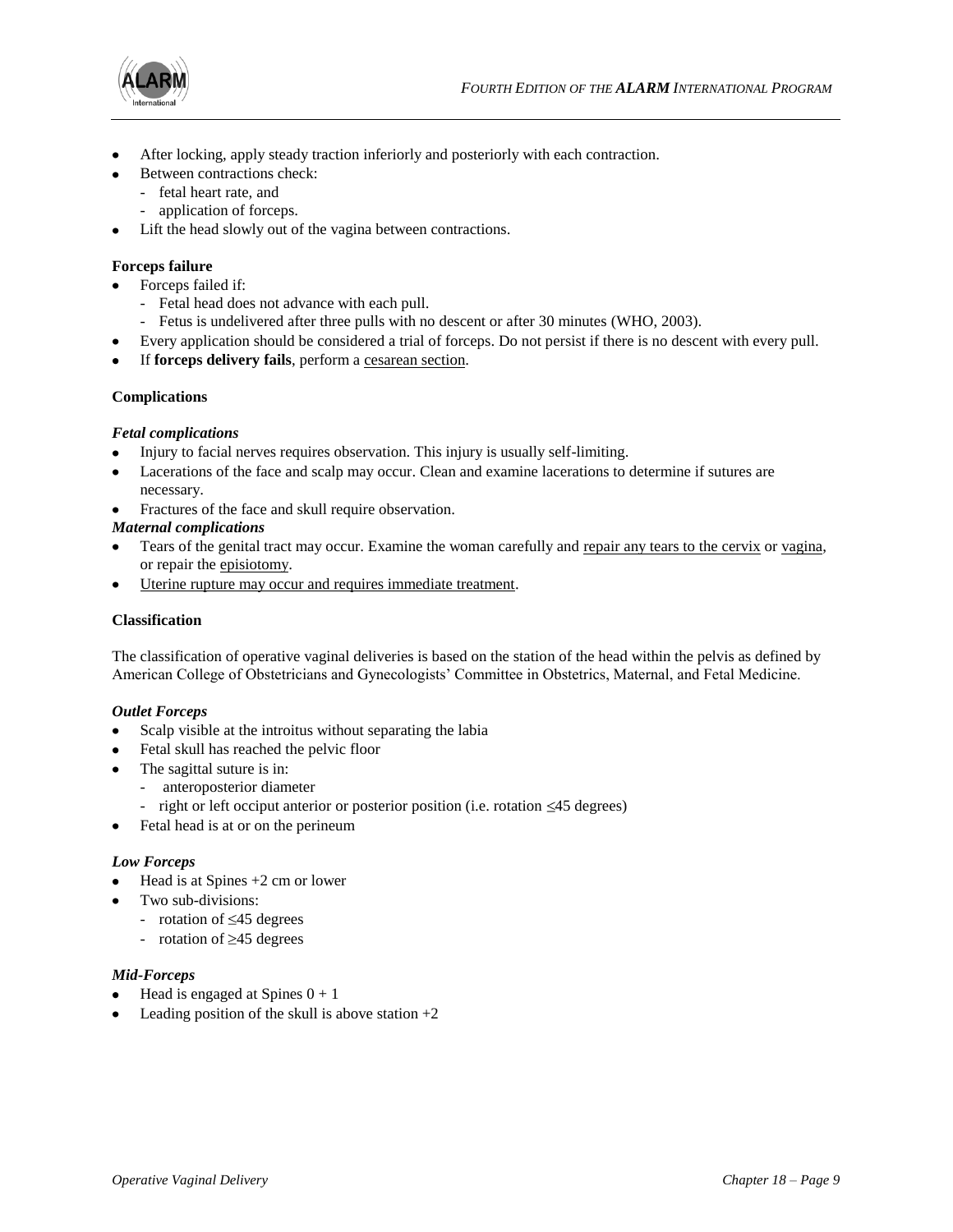

It is questionable whether there remains a role for mid-forceps operations. The risk of a mid-forceps delivery must be compared with its alternative, an intrapartum cesarean section. When mid-forceps delivery is planned, there should be prompt access to cesarean delivery in case vaginal delivery is not easy, safe and feasible (i.e. trial of forceps).

## **FORCEPS SHOULD NEVER BE APPLIED THROUGH A CERVIX THAT IS NOT FULLY DILATED NOR WITH AN UNENGAGED PRESENTING PART.**

## **Checking the application: 3 ways**

- 1. The posterior fontanelle should be located midway between the sides of the blades, with the lambdoid sutures equidistant from the forceps blades and one fingerbreadth above the plane of the shanks.
- 2. The fenestration of the blades should be barely felt and the amount of fenestration felt on each side should be equal (with a solid blade, no more than a fingertip should be able to be inserted between the blade and the fetal head).
- 3. The sagittal suture must be perpendicular to the plane of the shanks throughout its length.

If the forceps are applied in such a manner that the plane of the shanks is too far from the posterior fontanelle, traction will result in deflection of the fetal head, increasing the diameter of the presenting part for delivery. If the sagittal suture is not perpendicular to the plane of the shanks throughout its length, the application of the forceps is asymmetrical, thus increasing the risk of fetal injury. If greater than a finger width of fenestration is still palpable after application of the blades, then the application of the blades may be too short and increase the likelihood of fetal injury.

## **Episiotomy**

- Routine episiotomy has **NOT** been demonstrated to be an effective way to shorten the second stage of labour.
- Routine episiotomy has **NOT** been proven an essential part of an operative vaginal birth because it increases the incidence of maternal trauma.
- Midline episiotomies increase the risk of third and fourth degree tears in both spontaneous and operative deliveries. A mediolateral episiotomy should be used only when necessary.

## **Vacuum Versus Forceps Delivery**

The relative benefits and risks for vacuum versus forceps delivery has been the subject of much study and debate. The proper comparison is not of vacuum with spontaneous delivery, but of vacuum with other operative vaginal delivery methods or cesarean section.

The potential risk of maternal soft tissue trauma can be best prevented by avoiding traumatic insertion of the device, by frequent checking for maternal soft tissue entrapment, by controlling for vacuum slippage or pop-off, by controlling the rate of descent and by controlling delivery over the perineum. Episiotomy is not obligatory with forceps or vacuum, but is more common with forceps.

Fetal scalp trauma (hemorrhage and laceration) can best be prevented by avoiding excessive, incorrect or prolonged traction and by avoiding rotational forces. Vacuum traction should be applied intermittently, and coordinated to the maternal expulsive effort. The correct angle of traction through the axis of parturition must be followed. The vacuum should not be used to apply rotational forces.

Assessment of pelvic adequacy is mandatory. Abnormalities of the position or attitude of the vertex can result in relative CPD. The station of the presenting vertex should be assessed both abdominally and pelvically. The presence of a large caput may confuse the assessment of descent, and may indicate the possibility of relative CPD.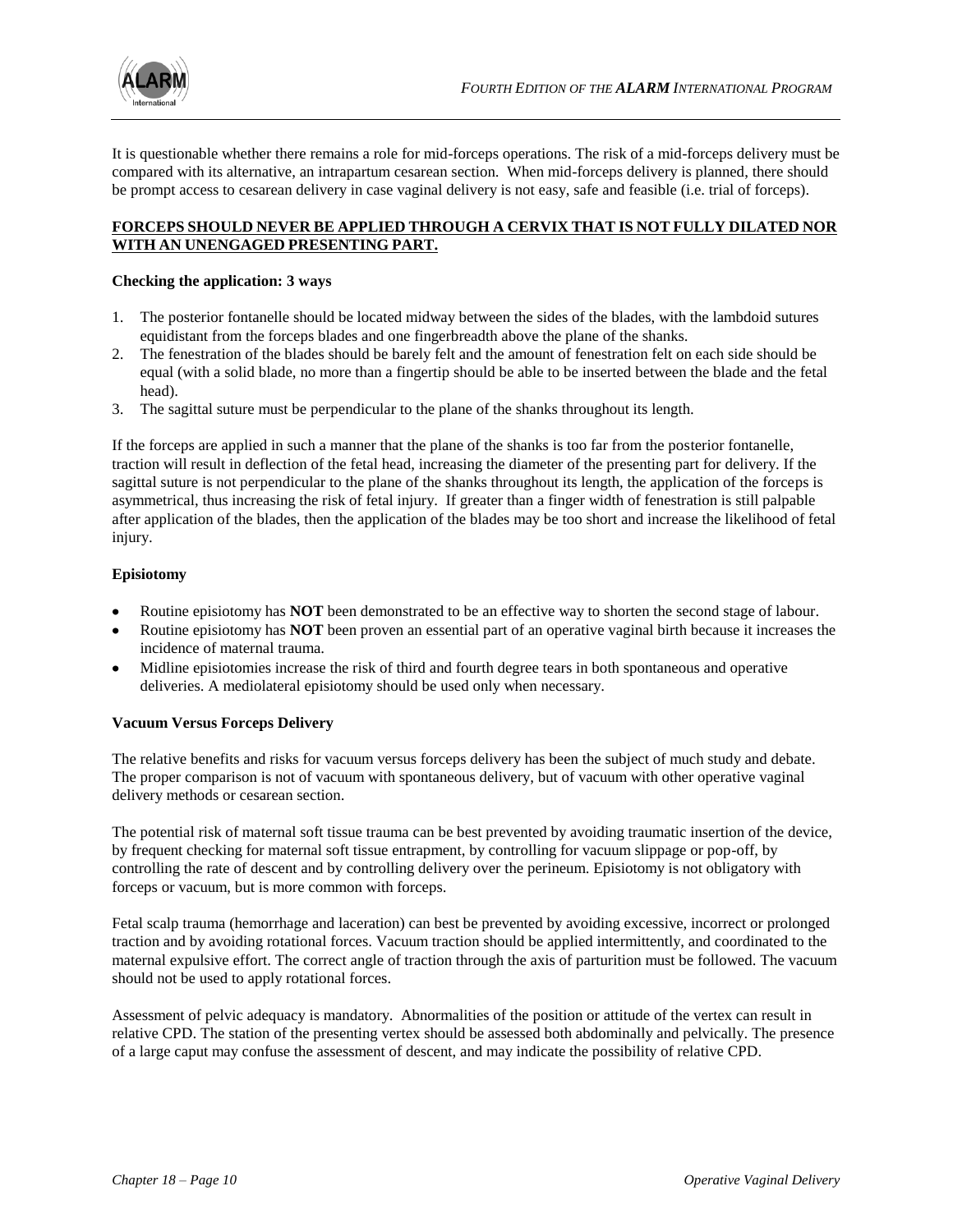

One serious potential complication of vacuum extractions is subgaleal or subaponeurotic hemorrhage. The suture lines of the skull do not limit hemorrhage into the subaponeurotic (subgaleal) space, as they do in cephalohematoma. As a result, subgaleal hemorrhages can extend from the brow ridge to the nuchal ridge and from ear to ear, covering the entire calvarium, with a potential volume of several hundred millilitres. This volume loss can produce profound, irreversible and fatal hypovolemic shock to the newborn; it can be fatal. Statistically, subgaleal hemorrhage occurs in approximately 1 in 1000 normal spontaneous vaginal deliveries and in 46 in 1000 vacuum extractions. Failure to recognize high pelvic station and/or CPD, and exceeding the recommended limits for the attempted vacuum extraction, are the two common health care provider errors associated with subgaleal hemorrhage.

## *NOTE: Patients should be informed of the potential risks and benefits of the uses of both vacuum extraction and forceps delivery prior to their application.*

The two graphs in Figure 8 and Figure 9 illustrate the results of a meta analysis of controlled trials comparing vacuum versus forceps delivery.<sup>2</sup> The meta-analysis reported the following:

- Those women randomized to vacuum were more likely to fail vaginal delivery with the selected instrument.  $\bullet$ Ultimately, they were more likely to have a vaginal delivery because forceps were used in some cases after a failed vacuum delivery.
- Vacuum extractor use was associated with significantly less maternal trauma (odds ratio, 0.41; 95% confidence interval, 0.33– 0.50) and with less general and regional anaesthesia.
- Fewer cesarean sections were carried out in the vacuum extractor group.
- Vacuum extractor use was associated with an increase in neonatal cephalhematomata and retinal hemorrhages.



#### **Figure 8: Vacuum vs. Forceps Delivery (Maternal)**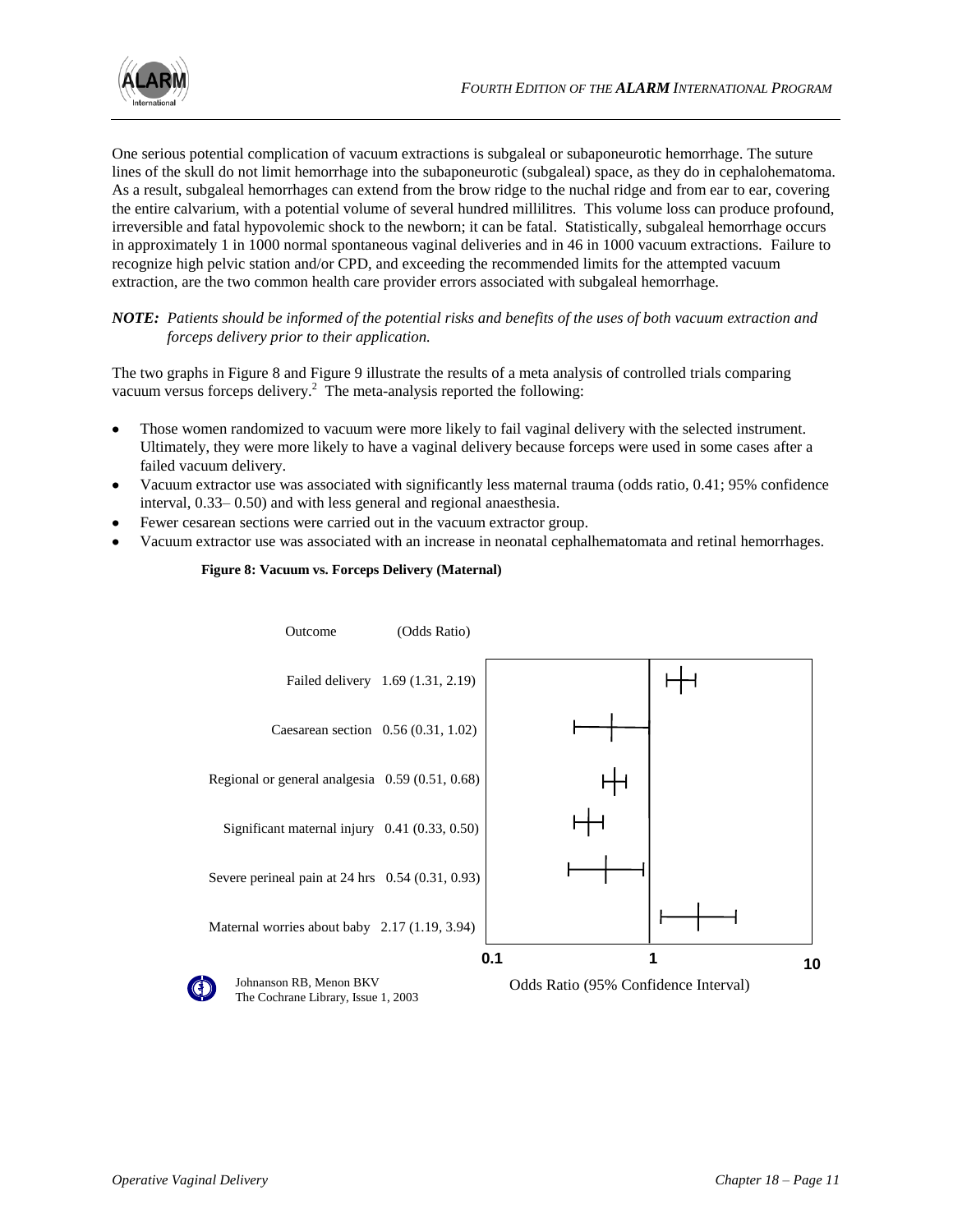

#### **Figure 9 - Vacuum vs. Forceps Delivery (Neonatal)**



#### **Care after Operative Vaginal Birth**

- Active third stage management
- Prepare for newborn resuscitation
- Umbilical arterial blood gas analysis, where laboratory facilities exist
- Examination for maternal trauma
- Examination for neonatal trauma
	- Scalp trauma
	- Signs of cerebral irritation (poor sucking, listless)
	- Signs of scalp swelling, cephalohematoma or subaponeurotic bleeds
	- The newborn should be examined carefully at the time of the initial newborn exam. Careful monitoring should be continued in the immediate neonatal period and, at minimum, a second full examination of the newborn should be completed prior to discharge. Any abnormal findings will require further investigation.
	- Documentation of the indication, definition and method of operative technique
- Review birth with the family

#### **Documentation**

The indication, definition and method of operative technique employed must be clearly and completely documented in all operative deliveries. The position and station of the fetal head at the commencement of the intervention must be stated. A written note should be prepared for both the woman's and the baby's charts.

The need for the intervention must be:

- Convincing  $\bullet$
- Compelling
- Documented

Suggested format for a chart note that may also serve as a template to dictate a delivery summary:

- Date and time of birth
- Name of physician or other primary health care provider
- Indication for operative delivery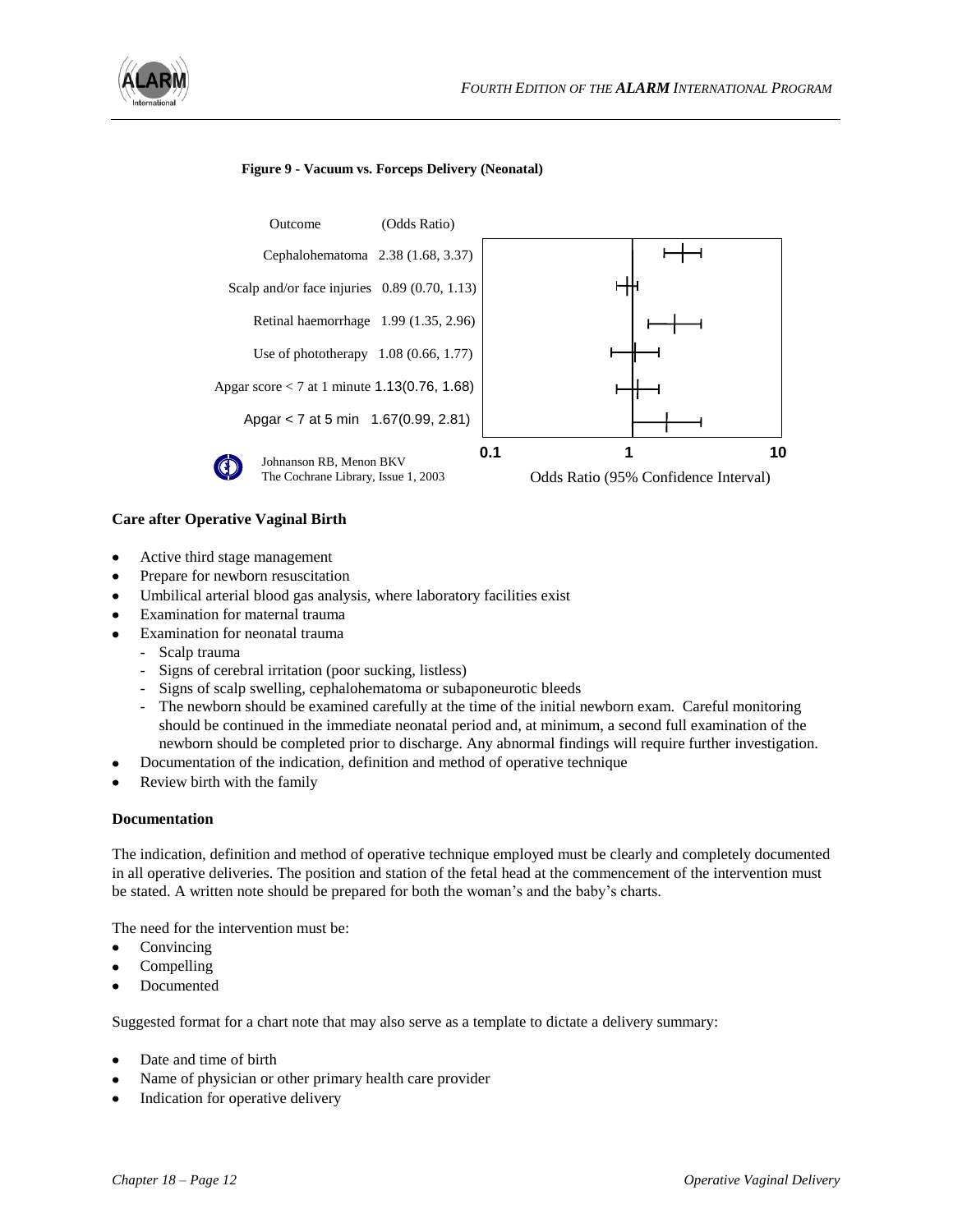



- Record of informed discussion with the woman of the risks, benefits, and options
- Position and station of the fetal head and method of assessment (i.e. vaginally and/or abdominally)
- Amount of molding and caput present
- Assessment of maternal pelvis
- Assessment of fetal heart rate and contractions
- Type of analgesia or anesthesia used, if any
- Use of episiotomy, description and timing, and details of repair  $\bullet$
- Ease of application of vacuum or forceps  $\bullet$
- Number of attempts and duration of traction for forceps and duration of application for vacuum (start and stop time noted), and force used
- Apgar score
- Results of cord blood analysis, if done
- Neonatal resuscitation activities, if needed
- Description of maternal and neonatal injuries, if any  $\bullet$

#### **Documentation tool**

The Society of Obstetricians and Gynaecologists of Canada has developed a documentation tool to assess operative vaginal deliveries. The documentation tool for vacuum extraction is included in Appendix 3. Use of the documentation tool is recommended as a means for monitoring the use of the vacuum extractor.



- 1. Operative delivery by vacuum or forceps is an invasive procedure that requires good communication with the woman.
- 2. The need for operative delivery must be convincing, compelling and well documented.
- 3. Use the mnemonic to ensure a safe technique and to reduce harm to the woman and her fetus.

*Suggestion for Applying the Sexual and Reproductive Rights Approach to this Chapter*

Reduce trauma to the perineum during forceps or vacuum delivery by avoiding routine episiotomy. Episiotomy is not always necessary with either a forceps or vacuum delivery. It is possible to perform an operative delivery over an intact perineum. Women appreciate having an intact perineum. Episiotomy increases pain and the risk of infection in the postpartum period.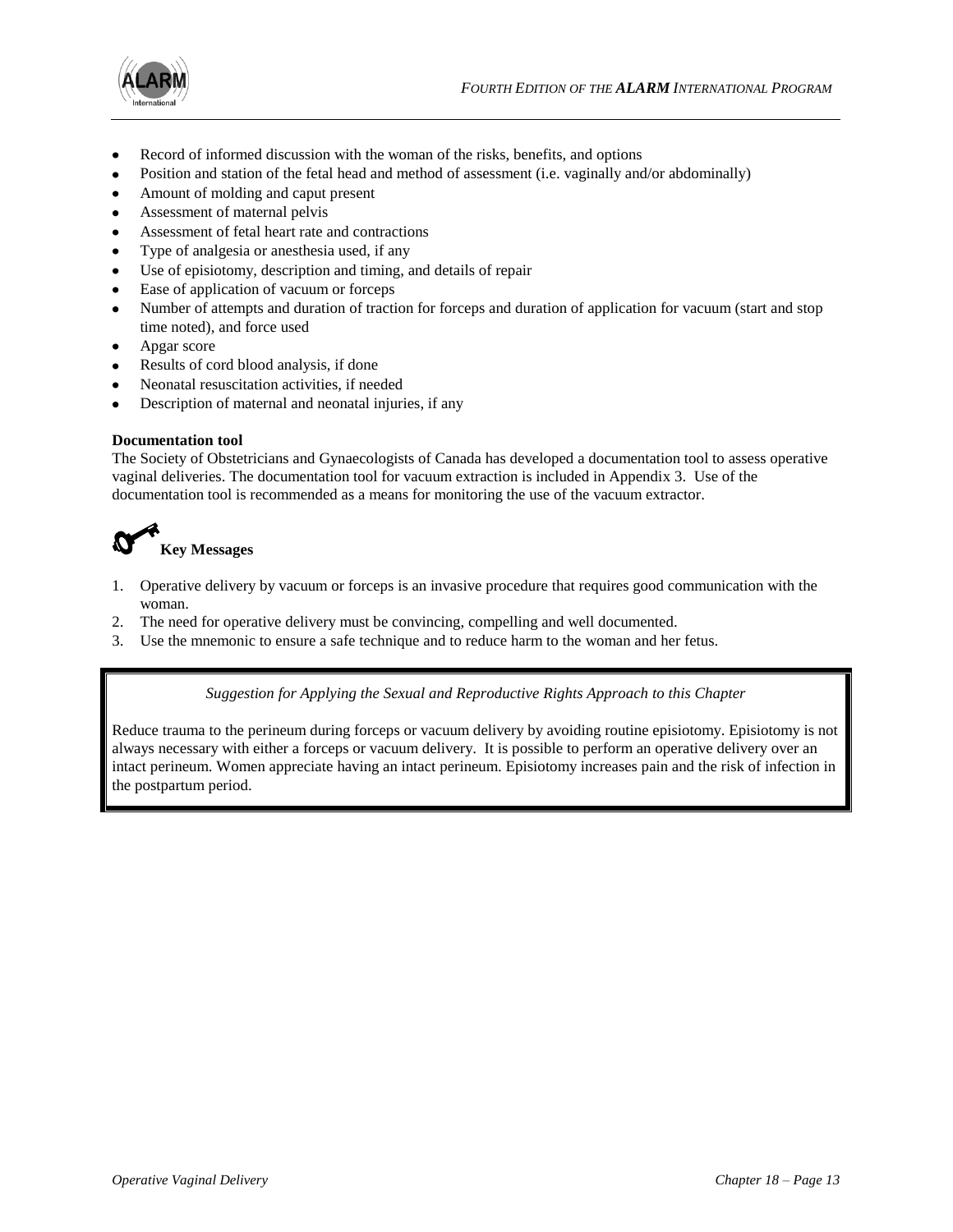

## **APPENDIX 1**

## **VACUUM MNEMONIC**

| A            | <b>ANAESTHESIA</b><br><b>ASSISTANCE</b> | adequate pain relief<br>neonatal support                                                                                                                                                                                         |
|--------------|-----------------------------------------|----------------------------------------------------------------------------------------------------------------------------------------------------------------------------------------------------------------------------------|
| B            | <b>BLADDER</b>                          | bladder empty                                                                                                                                                                                                                    |
| $\mathsf{C}$ | <b>CERVIX</b>                           | fully dilated, membranes ruptured                                                                                                                                                                                                |
| D            | <b>DETERMINE</b>                        | position, station and pelvic adequacy<br>think possible shoulder dystocia                                                                                                                                                        |
| E            | <b>EQUIPMENT</b>                        | inspect vacuum cup, pump and tubing<br>check pressure                                                                                                                                                                            |
| $\mathbf{F}$ | <b>FONTANELLE</b>                       | position the cup over the posterior fontanelle<br>sweep finger around cup to clear maternal tissue                                                                                                                               |
| G            | <b>GENTLE TRACTION</b>                  | 100 mm Hg initially and between contractions<br>pull with contractions only<br>- As contraction begins:<br>- increase pressure to 600 mm Hg<br>- prompt the woman for good expulsive effort<br>- traction in axis of birth canal |
| H            | <b>HALT</b>                             | no progress with 3 traction aided contractions<br>vacuum pops off 3 times<br>no significant progress after 20 minutes of operative vaginal delivery                                                                              |
| $\mathbf{I}$ | <b>INCISION</b>                         | consider episiotomy if laceration imminent                                                                                                                                                                                       |
| J            | <b>JAW</b>                              | remove vacuum when jaw is reachable or delivery assured                                                                                                                                                                          |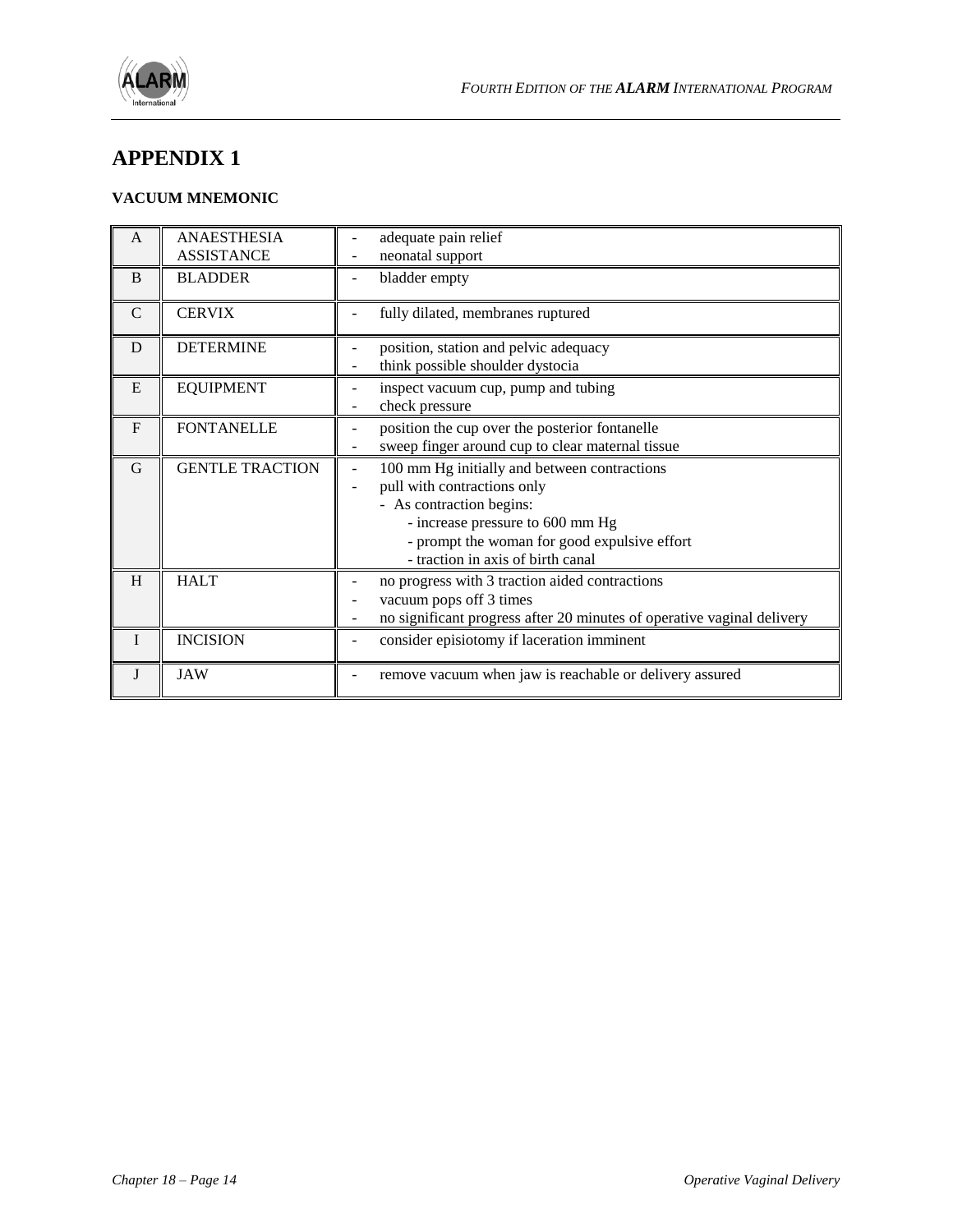

# **APPENDIX 2**

## **FORCEPS MNEMONIC**

| A            | <b>ANAESTHESIA</b><br><b>ASSISTANCE</b> | adequate pain relief<br>neonatal support                                                                                                                                                                                                                                                                                                                                                                                                                                                                                                          |
|--------------|-----------------------------------------|---------------------------------------------------------------------------------------------------------------------------------------------------------------------------------------------------------------------------------------------------------------------------------------------------------------------------------------------------------------------------------------------------------------------------------------------------------------------------------------------------------------------------------------------------|
| B            | <b>BLADDER</b>                          | bladder empty                                                                                                                                                                                                                                                                                                                                                                                                                                                                                                                                     |
| $\mathsf{C}$ | <b>CERVIX</b>                           | fully dilated, membranes ruptured                                                                                                                                                                                                                                                                                                                                                                                                                                                                                                                 |
| D            | <b>DETERMINE</b>                        | position, station and pelvic adequacy<br>think possible shoulder dystocia                                                                                                                                                                                                                                                                                                                                                                                                                                                                         |
| E            | <b>EQUIPMENT</b>                        | verify quality and functionality of equipment                                                                                                                                                                                                                                                                                                                                                                                                                                                                                                     |
| $\mathbf{F}$ | <b>FORCEPS</b>                          | phantom application<br>left blade, left hand, maternal left side, pencil grip and vertical insertion,<br>with right thumb directing blade<br>right blade, right hand, maternal right side, pencil grip and vertical<br>insertion with left thumb directing blade<br>lock blade and support, and check application<br>posterior fontanelle 1 cm above plane of shanks<br>fenestration no more than a fingerbreadth between it and scalp<br>sagittal suture perpendicular to plane of shanks with occipital sutures 1<br>cm above respective blades |
| G            | <b>GENTLE TRACTION</b>                  | applied with contraction and/or expulsive effort                                                                                                                                                                                                                                                                                                                                                                                                                                                                                                  |
| H            | <b>HANDLE ELEVATED</b>                  | traction in axis of birth canal<br>do not elevate handle too early                                                                                                                                                                                                                                                                                                                                                                                                                                                                                |
| $\mathbf I$  | <b>INCISION</b>                         | consider episiotomy                                                                                                                                                                                                                                                                                                                                                                                                                                                                                                                               |
| J            | <b>JAW</b>                              | remove forceps when jaw is reachable or delivery assured                                                                                                                                                                                                                                                                                                                                                                                                                                                                                          |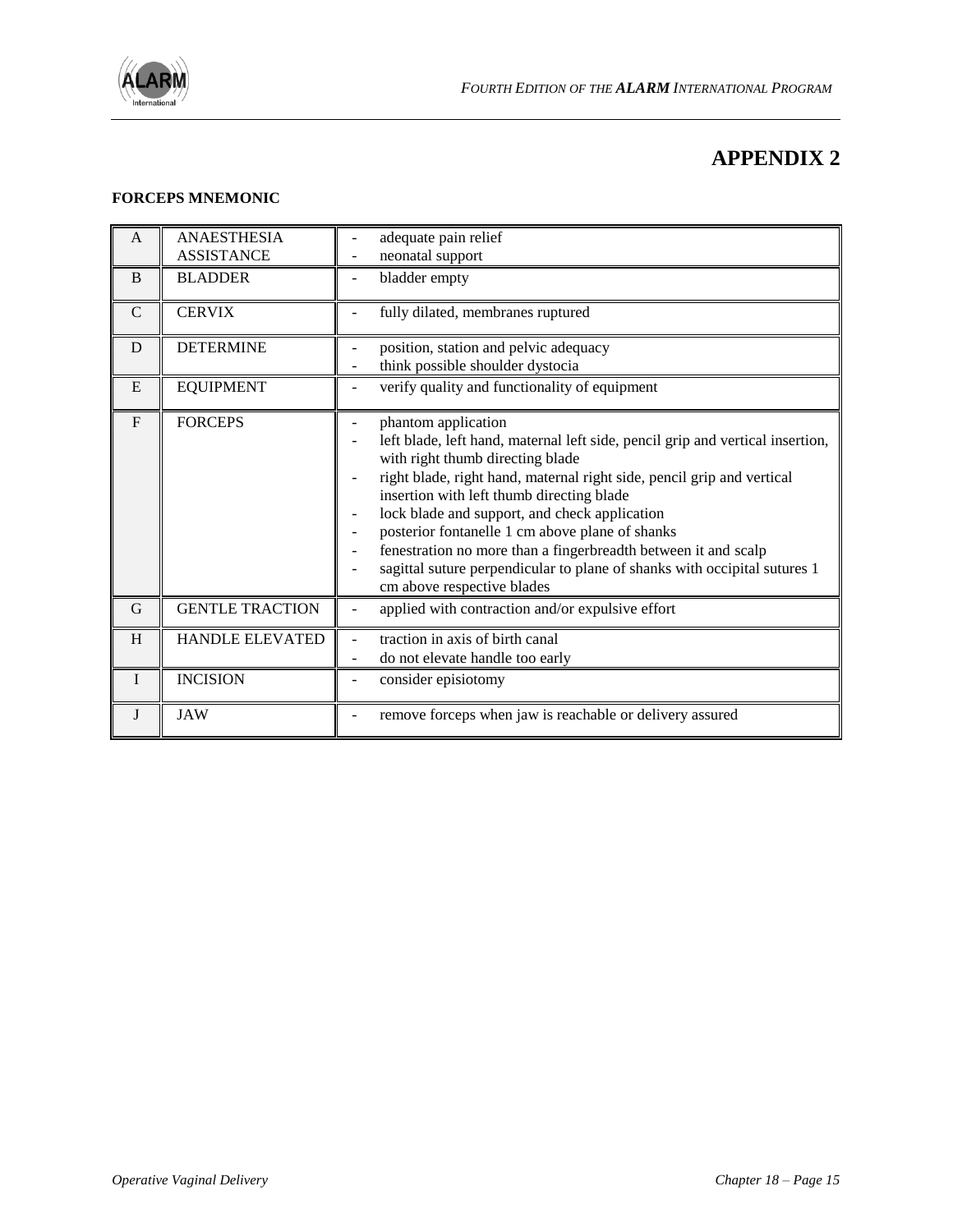

# **APPENDIX 3**

| VACUUM EXTRACTION DOCUMENTATION TOOL                                                                                                                                                                                                                                                                         |                                                                                                                                                                                                                                                   |  |  |  |  |
|--------------------------------------------------------------------------------------------------------------------------------------------------------------------------------------------------------------------------------------------------------------------------------------------------------------|---------------------------------------------------------------------------------------------------------------------------------------------------------------------------------------------------------------------------------------------------|--|--|--|--|
|                                                                                                                                                                                                                                                                                                              |                                                                                                                                                                                                                                                   |  |  |  |  |
| <b>Patient Demographics:</b>                                                                                                                                                                                                                                                                                 |                                                                                                                                                                                                                                                   |  |  |  |  |
|                                                                                                                                                                                                                                                                                                              | Gravida: __________ Height: _______<br>Para:                                                                                                                                                                                                      |  |  |  |  |
| Number of previous vaginal delivery:<br>$\square 0$<br>$\Box \ge 1$                                                                                                                                                                                                                                          |                                                                                                                                                                                                                                                   |  |  |  |  |
| Gestational age (in completed weeks):                                                                                                                                                                                                                                                                        |                                                                                                                                                                                                                                                   |  |  |  |  |
| <b>Physician Demographics:</b>                                                                                                                                                                                                                                                                               |                                                                                                                                                                                                                                                   |  |  |  |  |
| Age: __________Gender (M or F): __________Year of Graduation (from fellowship): ___________________                                                                                                                                                                                                          |                                                                                                                                                                                                                                                   |  |  |  |  |
| <b>Indications for VE</b>                                                                                                                                                                                                                                                                                    |                                                                                                                                                                                                                                                   |  |  |  |  |
| Estimated chance of success:<br>$\Box$ >95 %<br>$\square$ 80%--95 %                                                                                                                                                                                                                                          | $\square$ 50%-79 %<br>$Q < 50\%$                                                                                                                                                                                                                  |  |  |  |  |
| □ Fetal intolerance to labour<br>Fetal:<br>$\Box$ Other:<br>Maternal<br>$\Box$ 2nd stage dystocia<br>$\Box$ Intolerance to labour<br>$\Box$ Medical<br>$\Box$ Pain<br>$\Box$ Exhaustion<br>$\begin{tabular}{ c c } \hline \textbf{O} \hspace{0.2cm} \textbf{O} \hspace{0.2cm} \textbf{there:} \end{tabular}$ | Analgesia:<br>$\Box$ Narcotics<br>$\Box$ Local<br>$\Box$ Pudendal<br>$\Box$ Epidural                                                                                                                                                              |  |  |  |  |
| <b>Prerequisites</b>                                                                                                                                                                                                                                                                                         |                                                                                                                                                                                                                                                   |  |  |  |  |
| Consent obtained:<br><b>Yes</b><br>N <sub>0</sub><br><b>Bladder Emptied:</b><br>Yes<br>N <sub>0</sub><br>Dilation:<br>$\Box$ Full<br>$\frac{1}{2}$<br>❏<br>cm<br>Station:<br>$+5$<br>$+4$<br>$+3$<br>$+2$<br>$+1$<br>$\hspace{0.6cm} 0$                                                                      | Position:<br>$\Box$ OA<br>$\Box$ midline<br>$\Box \leq 45$ ° from midline<br>$\Box$ >45 ° from midline<br>$\Box$ OT<br>$\Box$ OP<br>$\Box \leq 45$ ° from midline<br>$\Box$ >45 ° from midline<br>Singleton presentation: $\Box$ Yes<br>$\Box$ No |  |  |  |  |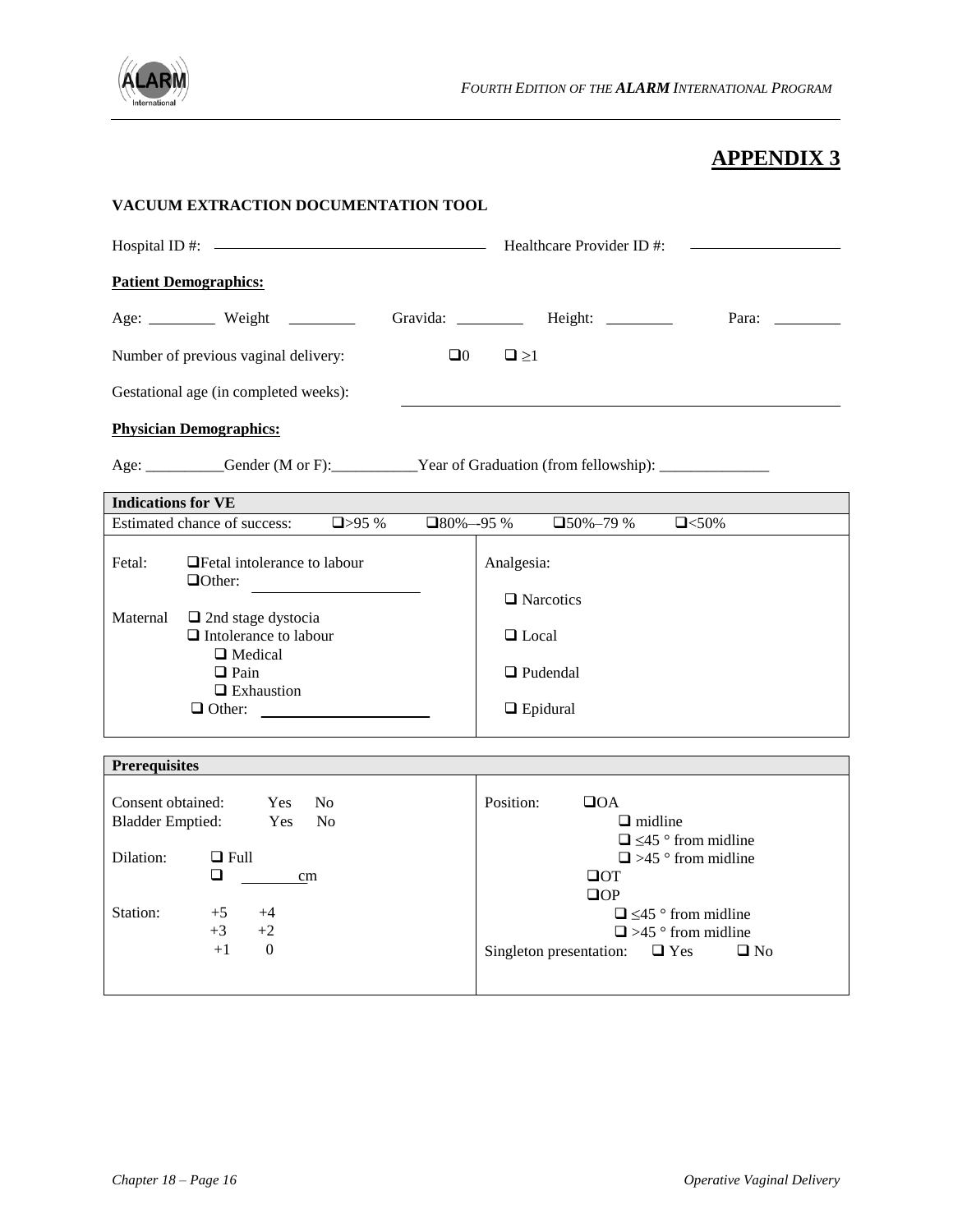

| <b>Procedure</b>                                                   |                                                 |
|--------------------------------------------------------------------|-------------------------------------------------|
|                                                                    |                                                 |
| Release of pressure between contractions:                          |                                                 |
| $\Box$ Yes<br>$\Box$ No                                            | Were the forceps used first?                    |
|                                                                    | Successfully<br>$\Box$                          |
| Maximum pressured used: ________ mm Hg                             | Unsuccessfully<br>$\Box$                        |
|                                                                    |                                                 |
| Time                                                               | Was vacuum extraction successful?               |
| <b>Full Dilation:</b>                                              | $\square$ No<br>$\Box$ Yes                      |
| <b>Pushing Started:</b><br>$\overline{\phantom{iiiiiiii}}$         |                                                 |
| VE Procedure Started:<br>$\overline{\phantom{a}}$                  | If no, why?                                     |
| VE Procedure Stopped:<br>$\mathcal{L}^{\text{max}}$                |                                                 |
|                                                                    | $\Box$ Failure of descent                       |
| # of contractions during VE procedure:                             | $\Box$ Equipment failure                        |
|                                                                    | $\Box$ Fetal intolerance                        |
|                                                                    |                                                 |
| # of pop-offs during VE procedure:                                 | $\Box$ Maternal intolerance                     |
|                                                                    |                                                 |
| Delivery:                                                          | Delivery accomplished by:                       |
|                                                                    |                                                 |
| Was fetal well-being monitored during the procedure?               | $\Box$ Spontaneous vaginal delivery             |
| $\Box$ Yes $\Box$ No                                               | $\Box$ Forceps                                  |
|                                                                    | $\Box$ C-section                                |
| If yes, how? $\Box$ IA $\Box$ EFM $\Box$ Doppler                   |                                                 |
|                                                                    |                                                 |
|                                                                    |                                                 |
|                                                                    |                                                 |
|                                                                    |                                                 |
| <b>Outcome</b>                                                     |                                                 |
|                                                                    | Position of Vacuum                              |
| Apgar at 5 minutes:                                                |                                                 |
|                                                                    |                                                 |
|                                                                    |                                                 |
|                                                                    |                                                 |
| Baby's weight:<br>Position at delivery: $\Box$ OA $\Box$ OP        |                                                 |
| Was position anticipated? $\Box$ Yes $\Box$ No                     |                                                 |
| Did the baby need enhanced care?                                   |                                                 |
| $\Box$ Yes $\Box$ No                                               |                                                 |
| Did the baby have:                                                 |                                                 |
| Intraventricular hemorrhage $\Box$ Yes $\Box$ No                   |                                                 |
|                                                                    |                                                 |
| Subgaleal hemorrhage<br>$\Box$ Yes $\Box$ No                       | Please draw where you think you placed the cup. |
| NICU discharge: IVH? $\Box$ Yes $\Box$ No                          |                                                 |
| SGH?<br>$\Box$ Yes $\Box$ No                                       |                                                 |
|                                                                    |                                                 |
| Perineal trauma:                                                   |                                                 |
| $\Box$ 0 (nil) $\Box$ 1°<br>$\Box$ 2°<br>$\Box$ 4°<br>$\square$ 3° |                                                 |
|                                                                    |                                                 |
| Estimated maternal blood loss:                                     |                                                 |
|                                                                    |                                                 |
| $\Box$ <500 ml<br>$\Box$ 500-1000 ml<br>$\Box$ >1000 ml            |                                                 |
|                                                                    |                                                 |